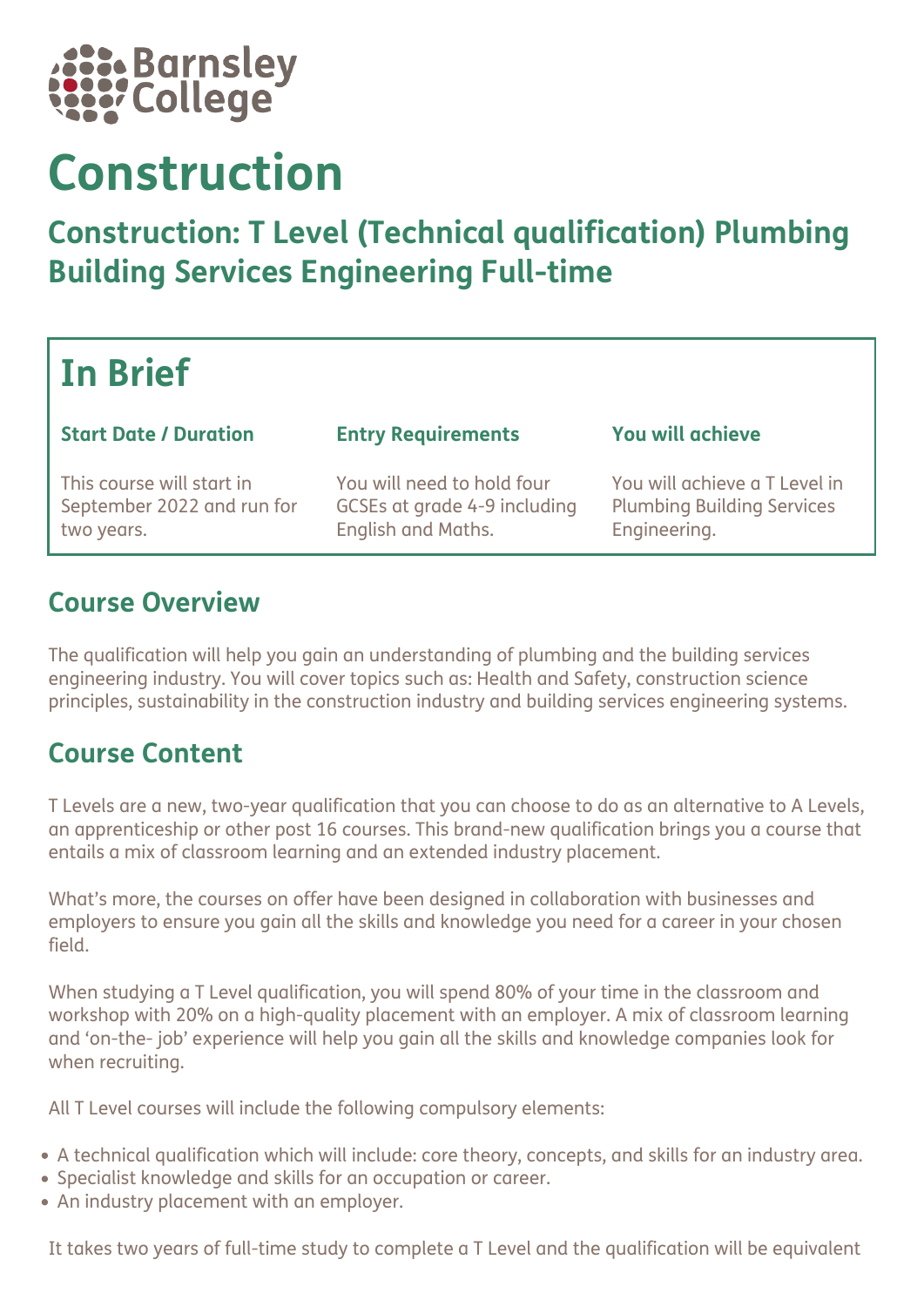to three A Levels.

You will also need to achieve a minimum standard of English and Maths at GCSE grade 4 or above. The Technical Qualification (TQ) is the main classroom-based element of the T Level, and it will see you learning from a qualification that has been shaped by industry experts.

During the two-year programme, you will learn the core knowledge that underpins each industry, and they will also develop occupationally specific skills that will allow you to enter skilled employment within a specific occupation.

A T Level is made up of the following components:

- Technical qualification
- Industry placement
- Maths, English and digital skills

The core components you will study are:

- Health and safety in construction
- Construction science principles
- Construction design principles
- Construction and the built environment industry
- Construction sustainability principles
- Construction measurement principles
- Building technology principles
- Construction information and data principles
- Relationship management in construction
- Digital technology in construction
- Construction commercial/business principles
- Building Services Engineering systems
- Maintenance principles
- Tools, equipment and materials

#### How will I be assessed?

You will be assessed by externally assessed exams and projects, plus practical assessments.

#### What Equipment Will I Need?

You will need to provide writing and measuring equipment. We will provide all Personal Protective Equipment (PPE).

# Where will I study?

Construction Centre Honeywell Lane Barnsley S75 1BP

# What can I do next?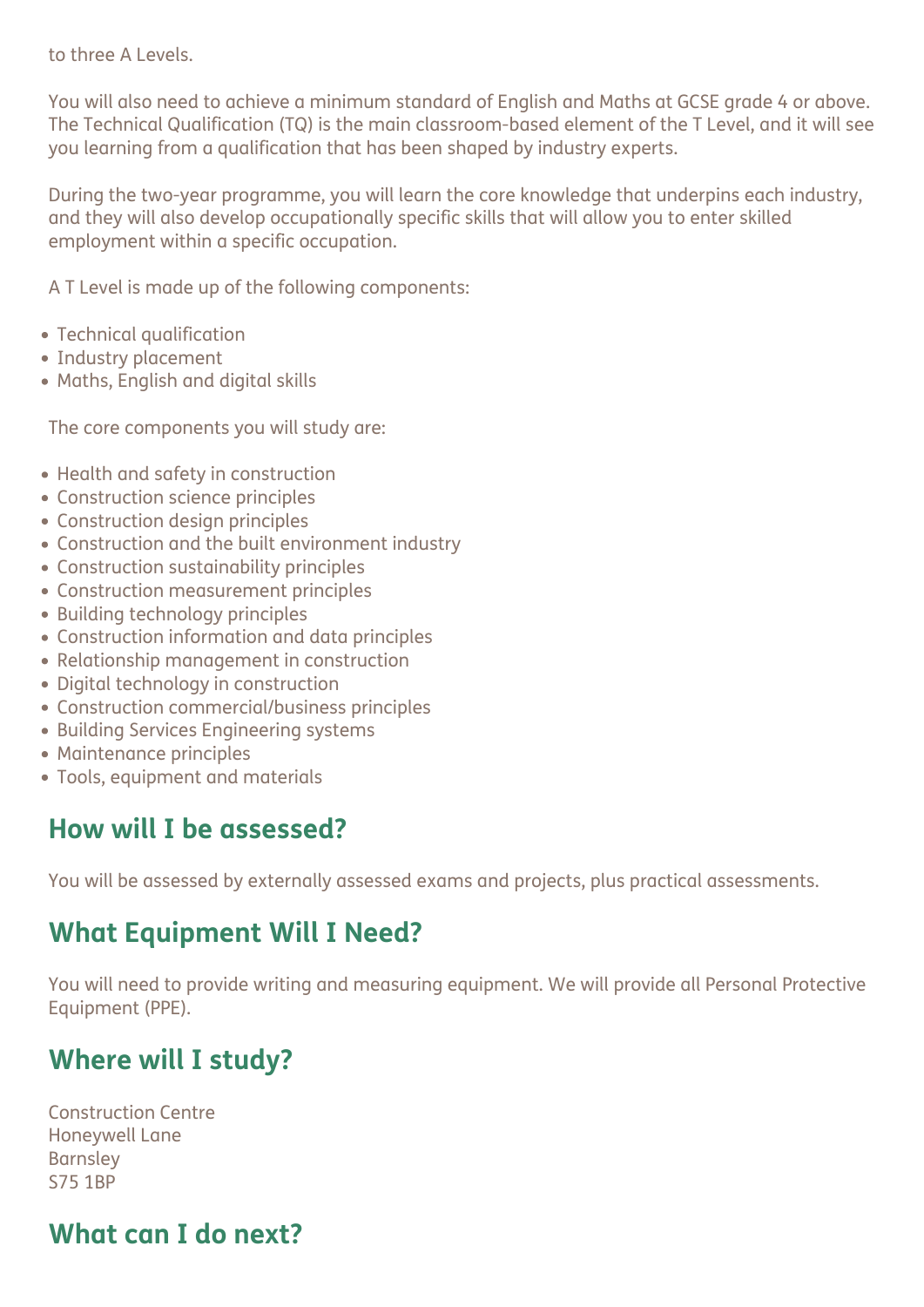After gaining this T Level qualification, you could move on to skilled employment, a higher apprenticeship or Higher Education.

#### How much does the course cost?

#### 16 – 18 year olds

Full-time Barnsley College students aged 16-18 years old do not have to pay tuition fees.

## Extra information

#### Contact the Information Unit

For further information please contact our friendly Information Team on +44 (0)1226 216 123 or email info@barnsley.ac.uk [mailto:info@barnsley.ac.uk]

#### Want to join Barnsley Sports Academy and the Sports Village?

Barnsley College has a range of sports opportunities for all students to take part in, gain professional training and compete nationally and internationally. We also have a state-of-the-art fitness village, Honeywell Sports Village [https://www.barnsley.ac.uk/shops-services/honeywellsports-village/] where students can make use of our fitness suite, spinning studio and classes for competitive rates. You don't have to be studying sport to get involved in the Sports Academy [https://www.barnsley.ac.uk/our-departments/sport/sports-academy/] .

#### English and Maths

Having good English and Maths qualifications are important for most careers and we want to give you the help you need to succeed.

If you are aged 16 – 19 and don't already have a grade C/4 or above in GCSE English and Maths they will automatically be included in your study programme. If you want to work towards higher grades in English and Maths we can help you do that too.

Need a higher level Maths qualification? We offer a Level 3 Mathematical Studies (Core Maths).

This can be added to your study programme.

If you need any further information, please contact our friendly **Information Team.** 

#### **Disclaimer**

Please note we reserve the right to change details without notice. We apologise for any inconvenience this may cause.

Last updated: 14th June 2022